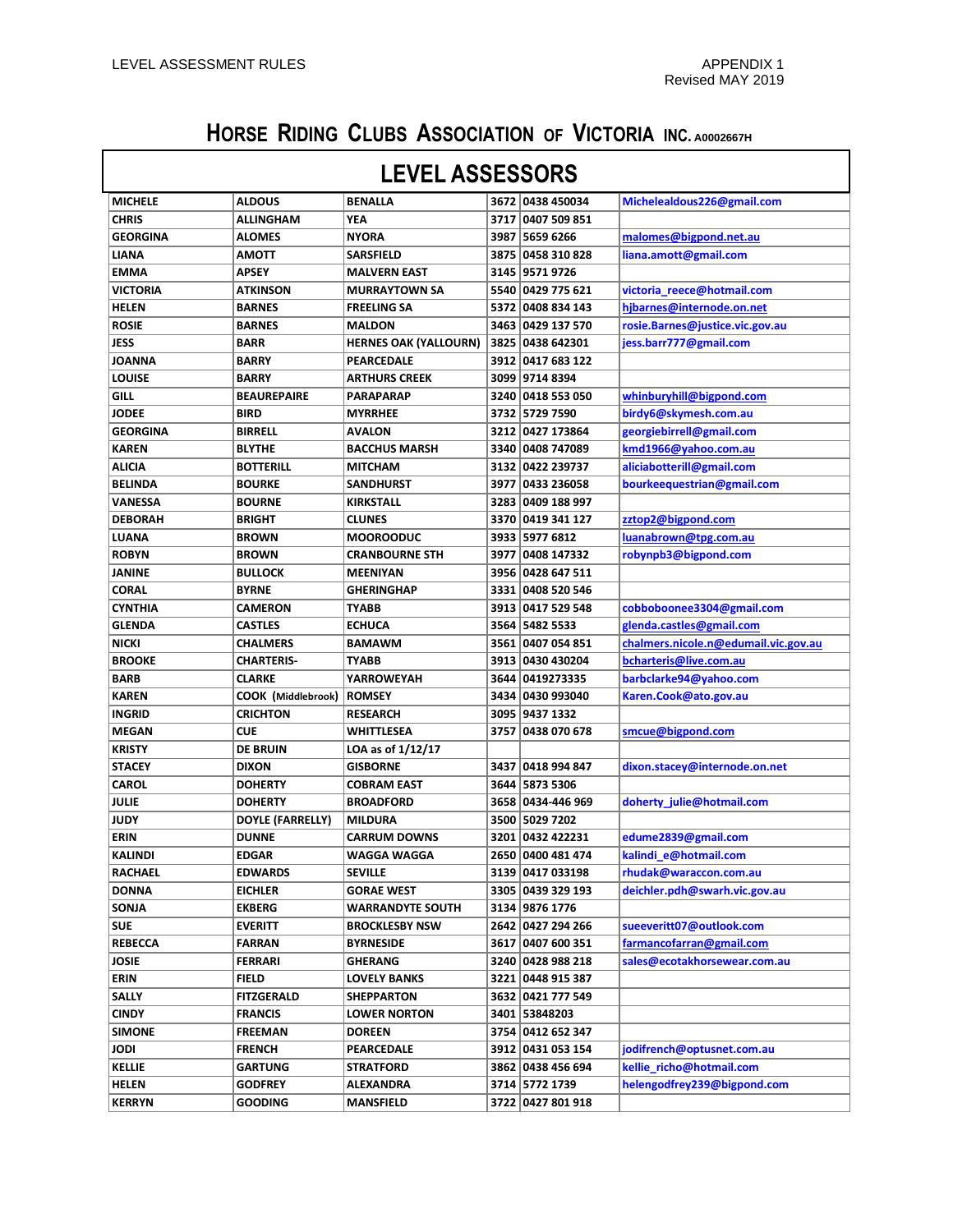| <b>JODIE</b>      | <b>GOODMAN</b>        | <b>RED HILL SOUTH</b>    |      | 3937 5989 2736    | jodie1goodman@gmail.com           |
|-------------------|-----------------------|--------------------------|------|-------------------|-----------------------------------|
| <b>LAUREN</b>     | <b>GRETGRIX</b>       | <b>MARONG</b>            |      | 3515 5435 2143    |                                   |
| <b>PAM</b>        | <b>HALL</b>           | <b>LONGWARRY</b>         |      | 3816 0418 579 041 | pam.hall@med.monash.edu.au        |
| <b>KRISTINE</b>   | <b>HANCOCK</b>        | <b>MT GAMBER</b>         |      | 5290 0448 922276  | kblacksell@gmail.com              |
| <b>ELINOR</b>     | HANNAY                | <b>HASTINGS</b>          |      | 3915 5979 3780    |                                   |
| JAYNE             | <b>HANSON</b>         | <b>RIDDELLS CREEK</b>    |      | 3431 0421 133 750 |                                   |
| <b>CHRISTINE</b>  | <b>HARDING</b>        | LARA                     |      | 3212 5282 3350    | chris@lchserv.com.au              |
| <b>VERONICA</b>   | <b>HARRIS</b>         | <b>SEVILLE EAST</b>      |      | 3139 0413 333 865 | vron@netspace.net.au              |
| <b>BRODIE</b>     | <b>HARRISON</b>       | <b>WARRANDYTE SOUTH</b>  |      | 3134 0415 558 590 | howdybrodie@hotmail.com           |
| <b>SHERRIE</b>    | <b>HARRISON</b>       | <b>BENTLEIGH EAST</b>    |      | 3165 9563 7569    |                                   |
| <b>MOIRA</b>      | <b>HATELEY</b>        | <b>STAWELL</b>           |      | 3380 0427-596 224 |                                   |
| <b>PATSY</b>      | <b>HAYNES</b>         | WANGARATTA               |      | 3676 0418 503 545 |                                   |
| <b>KIMBERLEY</b>  | <b>HOWARD</b>         | <b>LOCKWOOD STH</b>      |      | 3551 5435 3842    |                                   |
| <b>FRANCES</b>    | <b>HUGHES</b>         | <b>HAZELWOOD NTH</b>     |      | 3840 0411 022398  | frances.hughes64@yahoo.com        |
| <b>LAUREN</b>     | <b>HUGHES(MCLEAN)</b> | <b>STAWELL</b>           |      | 3380 0438 518 433 | laurenj.mclean@gmail.com          |
| <b>LISA</b>       | <b>INGERSOLL</b>      | <b>MT BARKER SA</b>      |      | 5251 0425 704 925 | chalibsihutu@gmail.com            |
| <b>CATHERINE</b>  | <b>IREDALE</b>        | LANGWARRIN               |      | 3910 0418 541 098 | Iredale.catherine@gmail.com       |
| <b>RAELENE</b>    | <b>IRVINE</b>         | YARRA JUNCTION           |      | 3797 5967 2580    | 0438 822 346                      |
| <b>MELINDA</b>    | <b>JOHNSON</b>        | YACKANDANDAH             |      | 3749 0422 961 290 |                                   |
| <b>CASSANDRA</b>  | <b>JACKSON</b>        | HEALESVILLE              | 3777 | 0400 518824       | Cass.91@hotmail.com               |
| <b>JODIE</b>      | <b>JURICIC</b>        | LITTLE RIVER             |      | 3211 0404108 559  |                                   |
| <b>ALISHA</b>     | <b>KALMS</b>          | MILDURA                  |      | 3500 0428 246 782 |                                   |
| <b>JOAN</b>       | <b>KEIL</b>           | <b>STRATFORD</b>         |      | 3862 0447 456 035 |                                   |
| <b>RACHAEL</b>    | <b>KENNEDY</b>        | NILMA NORTH              |      | 3977 0403 860 242 | rachael.kennedy@hotmail.com       |
| <b>ANNE-MARIE</b> | <b>KING</b>           | <b>OAKLANDS JUNCTION</b> |      | 3063 9333 1318    |                                   |
| <b>REGINA</b>     | <b>KNOBEL</b>         | <b>BOLINDA</b>           |      | 3432 0421 842 563 | regina.knobel@news.com.au         |
| <b>JOANNE</b>     | LANE                  | <b>HORSHAM</b>           |      | 3402 0409 943 856 | lanebuilding@bigpond.com          |
| <b>ROBIN</b>      | LANG                  | PAKENHAM                 |      | 3810 0419 364 690 |                                   |
| <b>LINDA</b>      | <b>LEWIS</b>          | <b>BALLARAT</b>          |      | 3352 0467 059 456 | Lindaanne1980@hotmail.com         |
| <b>TESSA</b>      | <b>LIBRERI</b>        | YINNAR                   |      | 3869 0407 289 669 | destinyband96@gmail.com           |
| <b>TANYA</b>      | <b>LIMBRICK</b>       | <b>BROADFORD</b>         |      | 3658 0412 114022  | tanya.limbrick@gmail.com          |
| <b>MARY</b>       | <b>LONGDEN</b>        | LOA as of 18/7/18        |      |                   |                                   |
| <b>LUCINDA</b>    | <b>MACK</b>           | <b>HAWTHORN EAST</b>     |      | 3123 0448 880 226 | lucinda.mack@aot.com.au           |
| <b>JENNIFER</b>   | <b>MAINLAND</b>       | ALBERT PARK              |      | 3206 0427 424 222 | jenmainland@gmail.com             |
| <b>FRAN</b>       | <b>MANNING</b>        | <b>CRANBOURNE STH</b>    | 3977 | 0409 149 951      | fma09581bigpond.net.au            |
| <b>JANET</b>      | <b>MANSLEY</b>        | LOA                      |      |                   |                                   |
| <b>KATE</b>       | <b>MARTIN</b>         | <b>PORTLAND</b>          |      | 3305 0428 596 901 | sdkmartin@bigpond.com             |
| <b>VIRGINIA</b>   | <b>MARTIN</b>         | TARRONE                  |      | 3283 0419 883 657 | neilvir@westvic.com.au            |
| <b>CATHERINE</b>  | <b>MARTINDALE</b>     | <b>HAZELWOOD</b>         |      | 3842 0419 885 827 |                                   |
| <b>GAYLE</b>      | <b>MAYBERRY/DORNI</b> | <b>PAKENHAM UPPER</b>    |      | 3810 0418 513 538 |                                   |
| <b>DANIELLE</b>   | <b>MAYNE</b>          | <b>SUNBURY</b>           |      | 3429 0419 666 338 | danimayne@bigpond.com             |
| <b>RHONDA</b>     | MCCALLUM              | <b>BENALLA</b>           |      | 3672 0427 338023  | tallinga@bigpond.com              |
| <b>REBECCA</b>    | <b>MCCONACHY</b>      | <b>EAGLE POINT</b>       |      | 3878 0410 475186  | yaramanpark1@westnet.com.au       |
| <b>BENITA</b>     | <b>MCDONOUGH</b>      | <b>FRANKSTON</b>         |      | 3199 0419 399 000 |                                   |
| <b>RENAE</b>      | <b>MCGREGOR</b>       | WAGGA WAGGA              |      | 2650 0404 842 274 | twobodz@hotmail.com               |
| <b>KATRINA</b>    | <b>MCMASTER</b>       | <b>WALBUNDRIE NSW</b>    |      | 2642 0412 826 440 | kjmcmaster@hotmail.com            |
| <b>KATHERINE</b>  | <b>MCWADE</b>         | DRUMMOND                 |      | 3461 0403 962 811 | silveramulet@mail.com             |
| <b>JANELLE</b>    | <b>MILLER</b>         | <b>BALLARAT</b>          |      | 3351 0432 080 448 | paulnjay@yahoo.com                |
| <b>JUSTINE</b>    | MIZZI                 | <b>YELLINGBO</b>         |      | 3139 0425 750 978 | juztils@gmail.com                 |
| <b>SALLY</b>      | MIZZI                 | WHITTLESEA               |      | 3757 9716 2157    | meadowbank@optusnet.com.au        |
| <b>KELLY</b>      | <b>MORROW</b>         | <b>BROADFORD</b>         |      | 3658 0410 543 541 | morrow.kelly.m@edumail.vic.gov.au |
| <b>MARION</b>     | <b>MRSICH</b>         | LOA                      |      |                   |                                   |
| <b>KAREN</b>      | <b>MULDER</b>         | YARRA GLEN               |      | 3775 0414 494 622 | karen-mulder1@bigpond.com         |
| <b>MANDY</b>      | <b>ORGAN</b>          | <b>KANGAROO FLAT</b>     |      | 3555 5435 3665    | dg400gke@gmail.com                |
| <b>REBECCA</b>    | <b>PHILLIPS</b>       | <b>NARRE WARREN EAST</b> |      | 3804 0417 309 612 | pwrl.phillips@bigpond.com         |
| <b>MELISSA</b>    | <b>PITMAN</b>         | STH PURRUMBETE           |      | 3260 0427 945 201 | melbyrox 11@hotmail.com           |
|                   | <b>POLITZ</b>         | <b>MENZIES CREEK</b>     |      | 3159 5968 5228    | c_dpolitz@aapt.net.au             |
| DI                |                       |                          |      |                   |                                   |